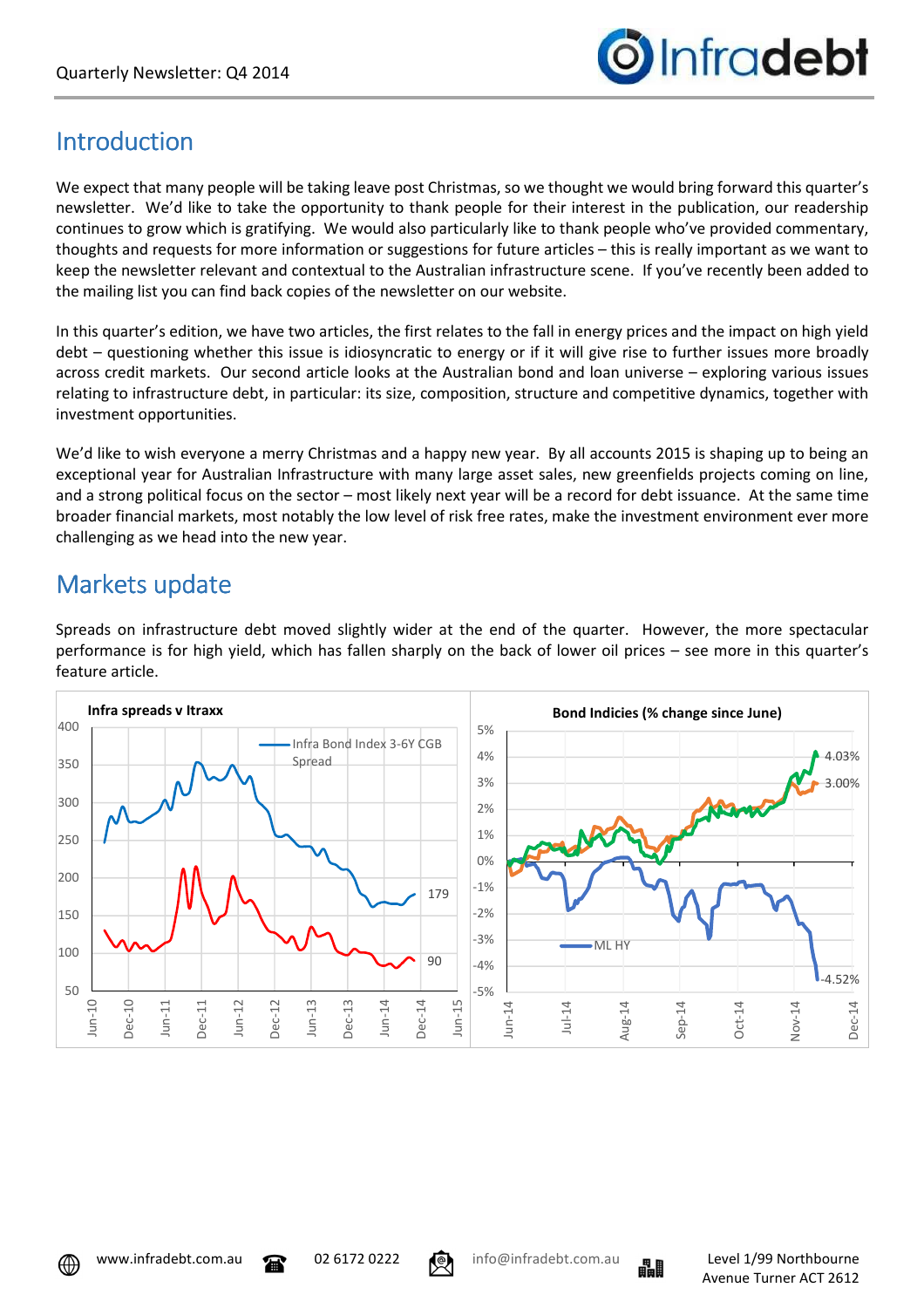

#### New issuance and refinancing

The table below provides a list of publicly available deals.

| <b>Issue Date</b> | <b>Security</b> | <b>Issuer</b>                | Volume<br>(mil) | <b>Tenor</b><br>(years) | <b>Issue swap</b><br>spread (bps) |
|-------------------|-----------------|------------------------------|-----------------|-------------------------|-----------------------------------|
| 1/10/2014         | Loan            | Port of Newcastle            | 875             | 3/5                     | 150/180                           |
| 3/10/2014         | Loan            | East West Link               | 3,300           | $\overline{7}$          | 200                               |
| 9/10/2014         | <b>Bond</b>     | Melbourne Airport            | <b>EUR 350</b>  | 10                      | 75                                |
| 30/10/2014        | Loan            | <b>United Energy</b>         | 77              | 5                       |                                   |
| 31/10/2014        | Bond            | <b>AGL Energy</b>            | 600             | $\overline{7}$          | 170                               |
| 6/11/2014         | Loan            | <b>ATCO Gas</b>              | 450             | 5                       |                                   |
| 1/12/2014         | Loan            | Northern Beaches<br>Hospital | 725             | 3                       | 200                               |
| 3/12/2014         | Bond            | Australian Rail Track Corp   | 175             | 5                       | 85                                |
| 5/12/2014         | Loan (Ext)      | Origin Energy                | 6,600           | 3/5                     | 125/140                           |
| Pending           | <b>USPP</b>     | <b>Brisbane Airport</b>      | 200             | 10/12/15                |                                   |
| Pending           | <b>Bond</b>     | <b>Queensland Motorways</b>  | 150             | $\overline{7}$          | 160                               |

#### Equity and other news

- APA Group acquired the Queensland Curtis LNG (QCLNG) pipeline from BG Group for \$6.02 billion. This represents a circa 12.5x EBITDA multiple.
- The ACT shortlisted two consortia for Supreme Court Redevelopment PPP (est. \$100 million).
- Duet Group is undertaking a \$400 million capital raising, the purpose of the funds will be to fund growth in its United Energy and Multinet Gas businesses and improve its credit outlook.
- Bids were recently submitted for the acquisition of Royal North Shore Hospital from RBS. The successful consortium is expected to be notified prior to 31 December 2014.
- Marketing for the Port Of Darwin has commenced with an expected sale value of circa \$200 million.
- The newly elected Victorian Government has commenced negotiations to rescind contracts for East-West link.

### Will the oil woes spread?

*"At this juncture, however, the impact on the broader economy and financial markets of the problems in the subprime market seems likely to be contained." Ben Bernanke 28 March 2007* 

*"There's never just one cockroach in the kitchen". Warren Buffet. 1989 shareholder letter.* 

The US high yield market probably doesn't garner that much attention amongst Australian superannuation trustees. While many funds will have an indirect exposure to this market through the opportunistic portions of their overseas



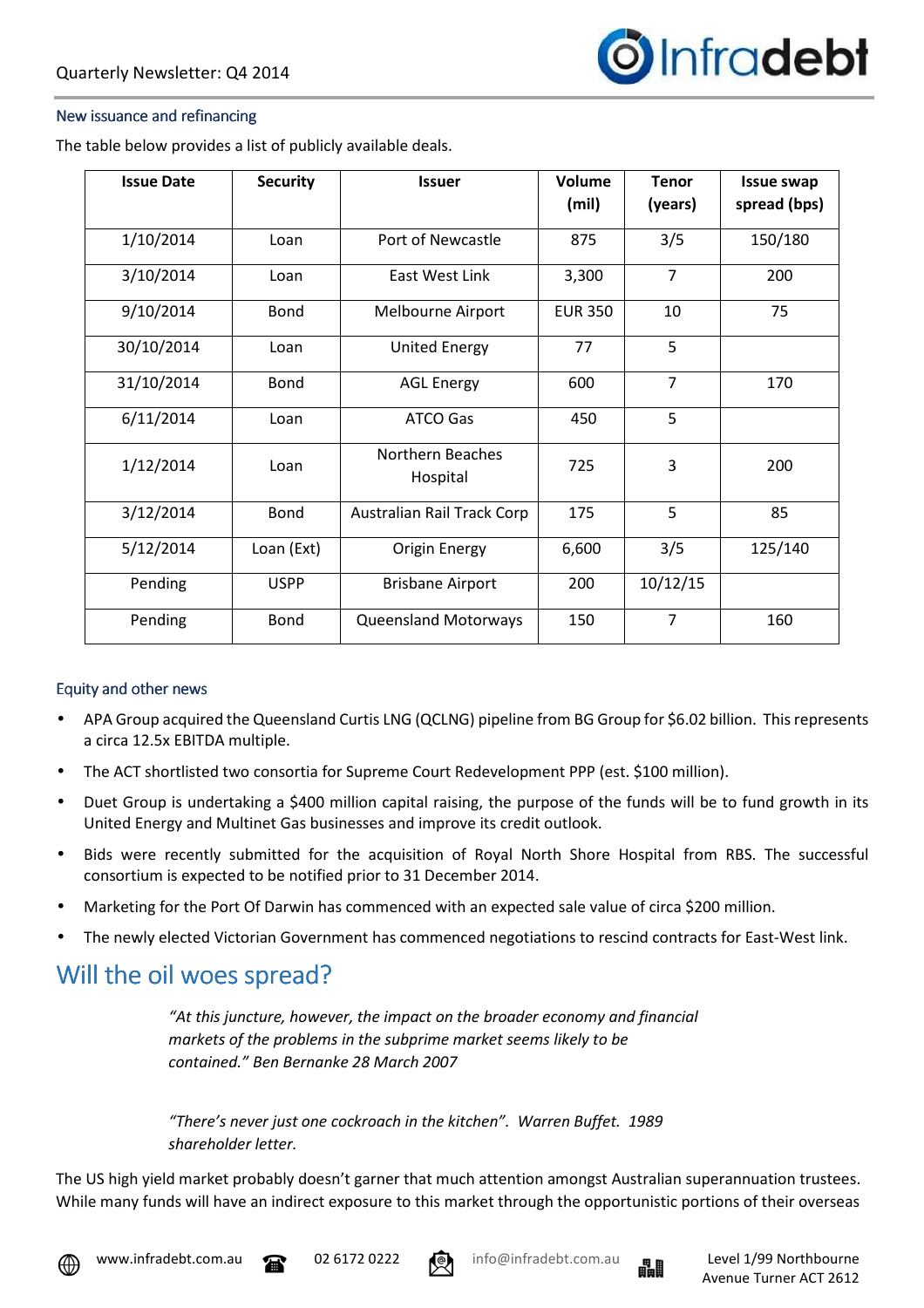

fixed income portfolios, it isn't a market that looms large in the monthly/quarterly trustee discussions on asset allocation.

The US high yield market provides debt capital for US companies (and some foreign companies that choose to borrow in USD) rated below investment grade (that is, CCC to BB+). It is a large market with US\$1.3 trillion outstanding and thousands of individual issuers making for a highly competitive and efficient market for reasonably riskier borrowers. It is this market that is the primary source of debt capital for the private equity industry.

Many of the headlines regarding the junk bond market in 2014 focused on the very low level of junk bond spreads. This has led some observers – for example Carl Icahn - to label junk bonds as a 'bubble'. Spreads hit a low of 3.3% in June this year but have moved up since, particularly in the last couple of months.



### What does this widening of spreads mean? Is it a portent of a broader weakening of credit markets?

A substantial driver of the widening of high yield spreads has been the collapse in the oil price and its consequent impact on US energy companies. The energy sector is one of the biggest industry sectors in the high yield market (circa 18% of the overall market). It is a sector dominated by oil service companies as well as the US shale oil/gas sector. Both sectors have been extremely hard hit by the recent decline in oil prices. Shale oil companies are particularly vulnerable as they are often highly levered and rely on cash flow from current wells to fund the capital expenditure of new drilling (and wells have a short half-life). The chart below focuses on the energy sector and shows the blowout in yields in the US high yield market over the past couple of months.





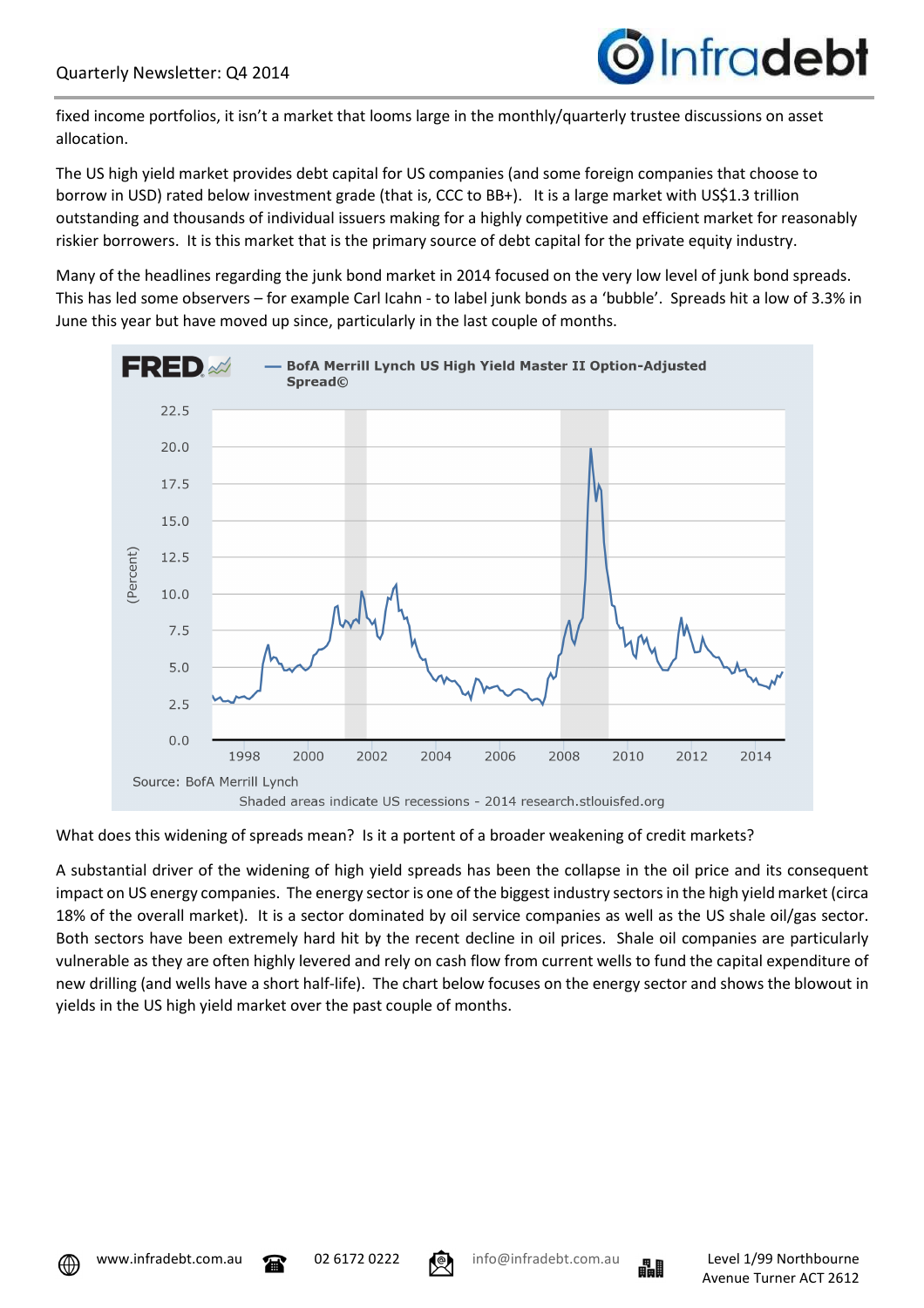

Deutsche Bank have analysed the cash flows and gearing of individual issuers within the sector. They have predicted that a sustained oil price of below \$60 a barrel (essentially today's pricing) would see a 15% default rate amongst high yield energy issuers and, from this sector alone, a 2.5% contribution to high yield default rates. That is roughly doubling overall high yield default rates from current levels.

This highlights that while lower oil prices will reduce input costs and free up household and corporate budgets around the world – not everybody is a winner. The fall in prices will hurt both companies and countries dependent on oil (and competing sources of energy) revenue. These losers have the potential to inflict significant credit losses on the financial system/investors.

The question for investors is whether this new found risk aversion and fear will be contained to the specific dynamics of the energy sector, or whether it will spread more broadly. If it does, it will reinforce the role of high yield (and credit markets more generally) as the 'canary in the coal mine' of financial markets.

# Australian infrastructure debt universe – bonds versus loans

Infrastructure markets have experienced intense competition for high quality assets over the past few years, resulting in what appears to be rich valuations. The present situation creates a challenge for Australian superannuation funds seeking to 'get set' in infrastructure. For example, IFM's Brett Himbury said in March "for the supply of dollars that the Australian superannuation fund system has, there has not been enough deals to invest in."

Given the apparent 'cost of capital shoot-out' for the equity piece of the capital structure, what does the debt piece look like? Focusing on Australian dollar denominated senior debt, there are two main types of debt finance:

• Bonds: marketable debt securities being fixed rate, floating rate or inflation linked. They tend to only be issued by the larger infrastructure borrowers who have a formal credit rating. Being publicly traded instruments, from an investor's perspective, one of the attractions of bonds is the prospect of liquidity.







Infradebt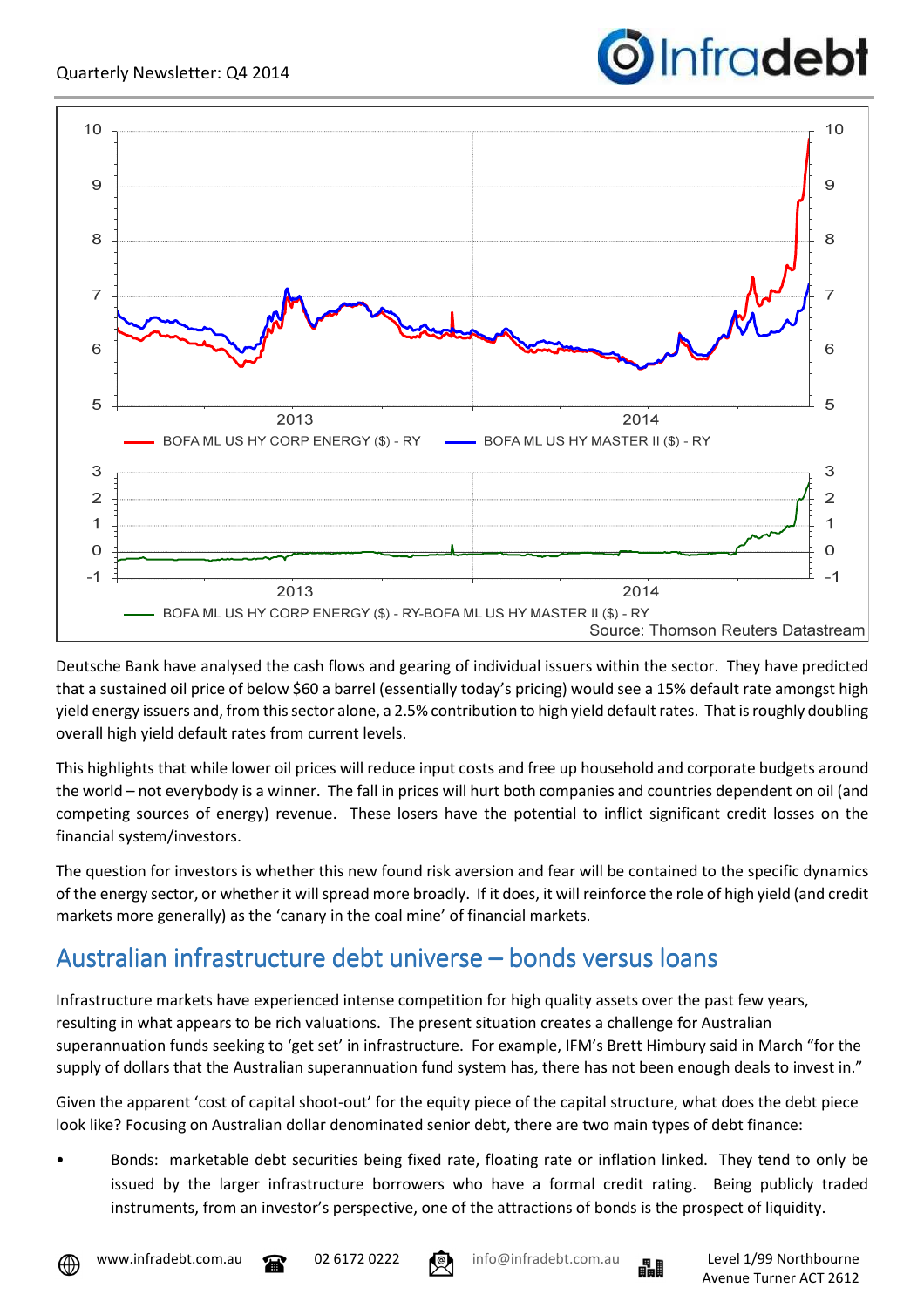

• Loans: private debt instruments that have traditionally been created by banks lending to infrastructure assets. They are typically floating rate and may, or may not, have a formal credit rating. As this market has developed, documentation has become increasingly standardised with established procedures for the sale and transfer of loan interests. A key driver for standardisation has been the advent of larger bank groups funding individual transactions — for example, the purchase of Port Botany by the IFM consortium was funded by a loan from a group of ten banks.

### The Infrastructure Bond Market

One way to consider the size and composition of the infrastructure bond market is to look at infrastructure issuers within the Bloomberg AusBond Composite Bond Index. This is the typical benchmark superannuation funds adopt for Australian fixed income.

As demonstrated in the charts below, the AusBond Composite is dominated by government and semi-government bonds with a yield to maturity of 2.8% (as at 16 December 2014). Corporates comprise a mere 13% of the total index — down from roughly one third prior to the GFC. What's more, roughly two thirds of the index represents the debt of financials (which in turn is dominated by the big four banks). Non-financial corporates comprise less than 5% of the overall bond market (\$38.6 billion).



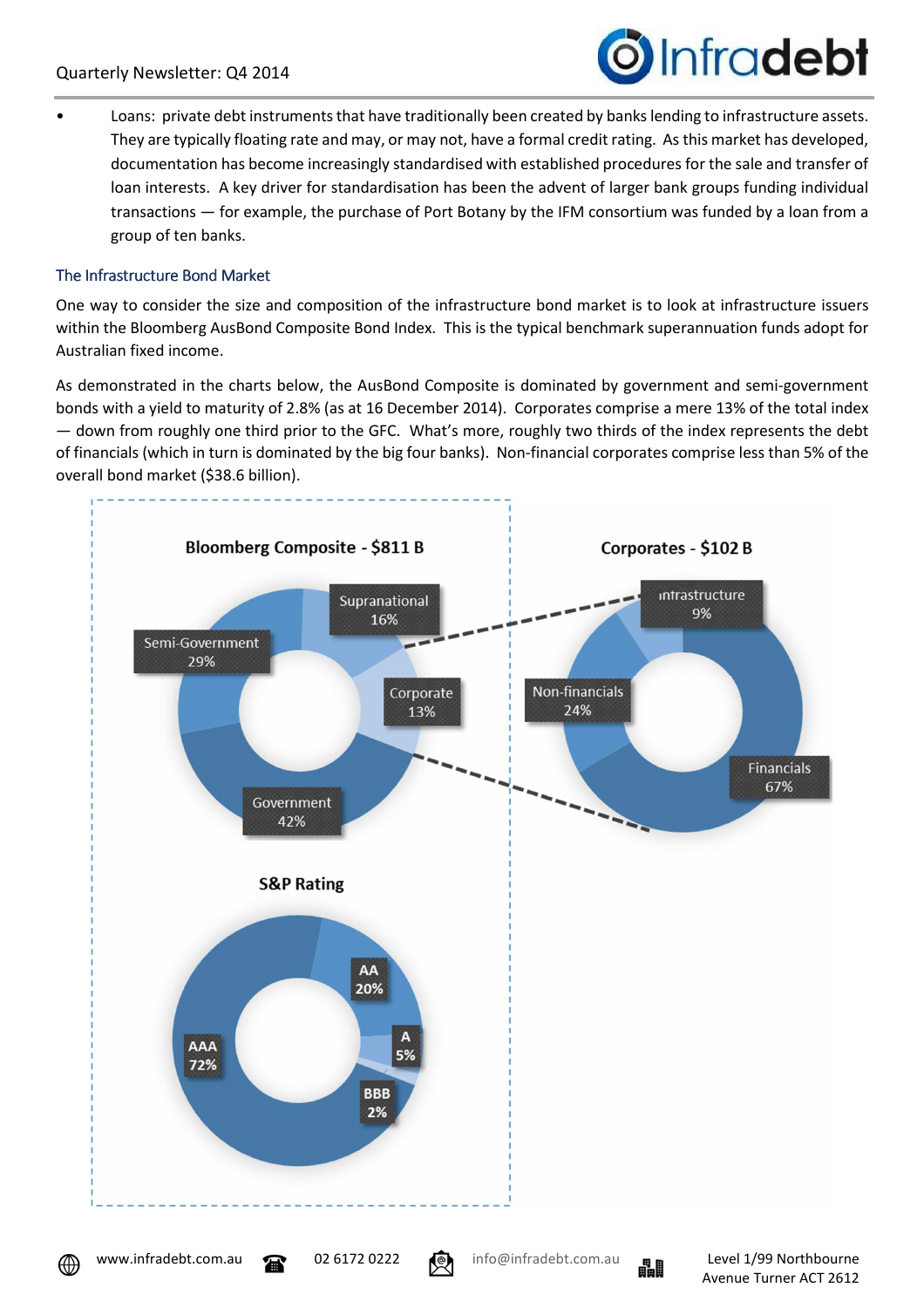

Within corporates, only 9% of bonds are from infrastructure issuers (approximately 1.2% of the total bond index or \$9.5 billion). Therefore, a typical balanced option with 10% in Australian fixed income is likely to have less than **12 basis points** of exposure to infrastructure debt through the corporate bond market.

#### Infrastructure Loans

Given that loans are not publicly traded, tracking down information on the composition of the loan market is more difficult. However, APRA does release data on the loan assets held on the balance sheets of Australian authorised deposit taking institutions (i.e. banks). There are approximately \$2 trillion of loans on bank balance sheets, being roughly **three times the size of the bond market** (including all Commonwealth and State Government debt). As shown in the chart below, 64% of loans relate to owner occupied and investor housing loans, with non-financial corporate loans comprising 27% (\$560 billion) of the market or 14.5 times the size of the non-financial corporate bond market. APRA does not release official data on the industry/sector split, but it is possible to interpolate this information from data released from the banks themselves. On this basis, lending to utilities and infrastructure comprise 33% of corporate loans or \$185 billion . This means the infrastructure loan universe outnumbers the bond universe by 18:1.



Corporate bank loans - \$560 billion

It should be noted that the above analysis excludes subordinated or mezzanine debt, Australian banks typically seek senior lending rights with strong covenants, and don't usually invest in subordinated debt.

Most superannuation funds would have no direct exposure to this sector, which has remained the preserve of the banks. For many superannuation funds this presents an opportunity to lend to a sector they know and understand, further broaden/diversify their credit exposure and harness the additional return pickup through direct lending. The status quo sees funds lend the banks capital (via term deposits and their bond portfolios) which is then on leant to infrastructure assets at a healthy margin. Given the disintermediation that is happening in other parts of the financial system, as well as the natural fit between the long investment horizon of superannuation funds and the capital requirements of infrastructure assets, it is hard to see a reason why the status quo should continue – especially when seen in the context of the size of the Australian superannuation sector, let alone individual funds who are significant financial institutions in their own right.